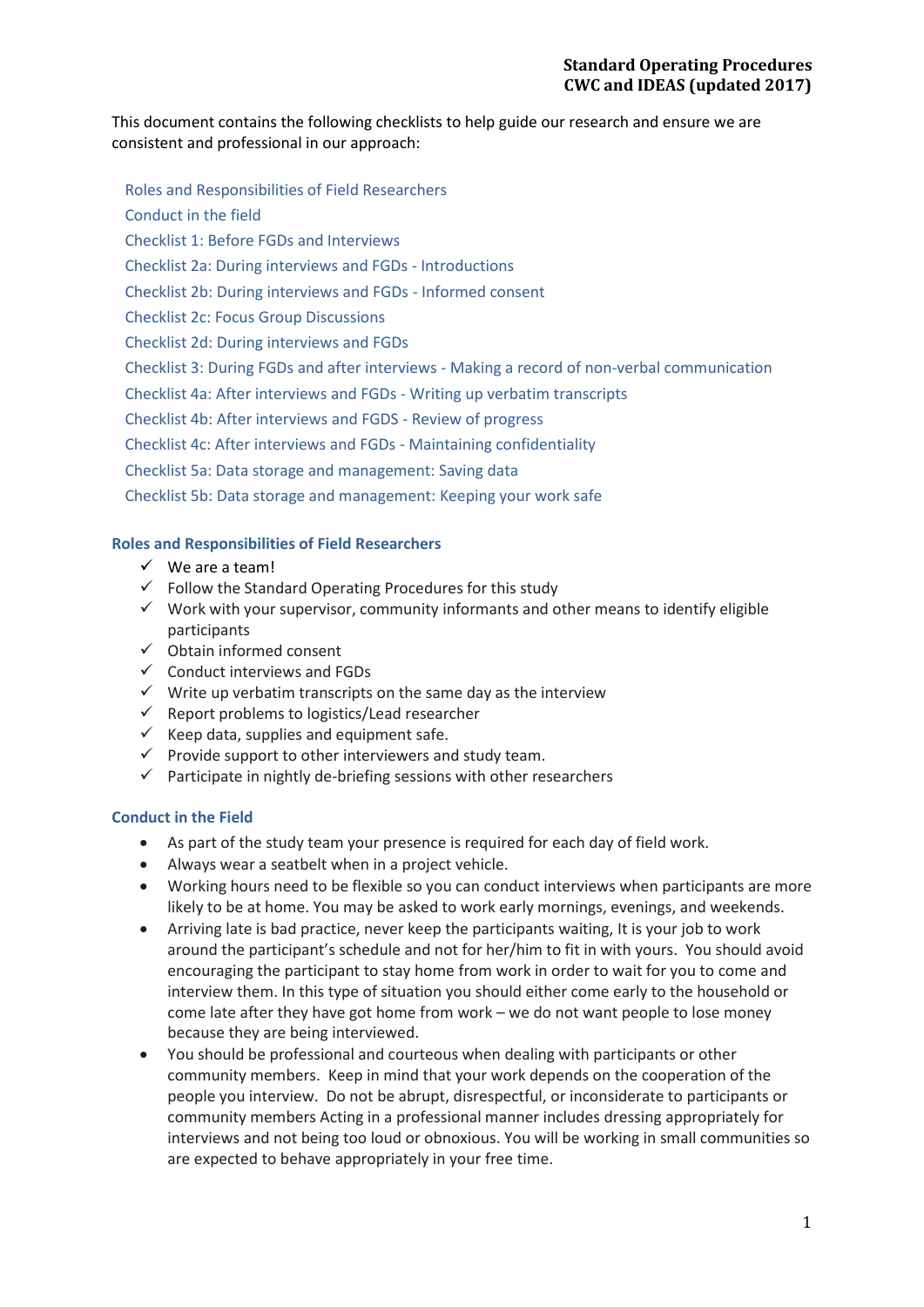- The information that you are collecting is confidential. Do not repeat or discuss this confidential information with anyone outside of the research team. You can and should discuss problems encountered during interviews with other members of the study team.
- Answer all the questions about the project honestly and openly as far as you can and refer any question you cannot answer to the team lead
- You may be offered gifts or food. Whilst you should try not to accept gifts or foods that are precious resources for the household you must also be courteous and follow local customs. Try to refuse food or gifts politely, for example, by saying that you have already made arrangements for food that day, that you have an upset stomach or by accepting a smaller offering such as a glass of water.

# **Checklist 1: Before FGDs and Interviews**

- Make sure you have everything you need (recorder, consent form, information sheet, topic guide, note book, pen)
- Test the battery level of your voice recorder before you leave for the FGD venue and if it is low, put new batteries in. Always carry spare batteries

*OR* 

- If you are recording on your phone, check that it is fully charged
- Make a note of which topics within the topic guide are relevant for the interview you are to conduct
- Arrive in good time, don't keep participants waiting
- Conduct the interview in a private space. If other people come to listen, ask them politely to leave

# **Checklist 2a: During interviews and FGDs - Introductions**

- Introduce yourself to those in the study and briefly explain why you are there, remember to include key people in this introduction such as the village head. After this brief introduction, explain a little bit about IDEAS.
- Explain why you are there and the the aims of the study give them the information sheet (included in your pack).
- Sit down with the participant and read aloud the information sheet. If you are conducting a Focus Group read the information sheet either to individual participants before the FGD or to the entire group before the FGD begins.
- When you have read the information sheet, check that the participant understood the main points and re-phrase if necessary.
- Explain why the participants have been chosen for interview and that we are interested in their views in as much detail as possible
- Give participants plenty of opportunities to ask questions about any part of the study. If they need time to decide or need to consult others, give them the opportunity

### **Checklist 2b: During interviews and FGDs - Informed consent**

Explain:

- The consent procedure, give them the consent form and once they have read it and agreed to be interviewed, make sure they understand it and ask them to tick each box they agree to and sign the form
- That with their agreement, we would like to record the interview
- How we intend to use and store the material from their interview
- That we will anonymise what they tell us and any quotes that we use
- Ask that they read and sign the consent form, ticking each box that they are agreeing to.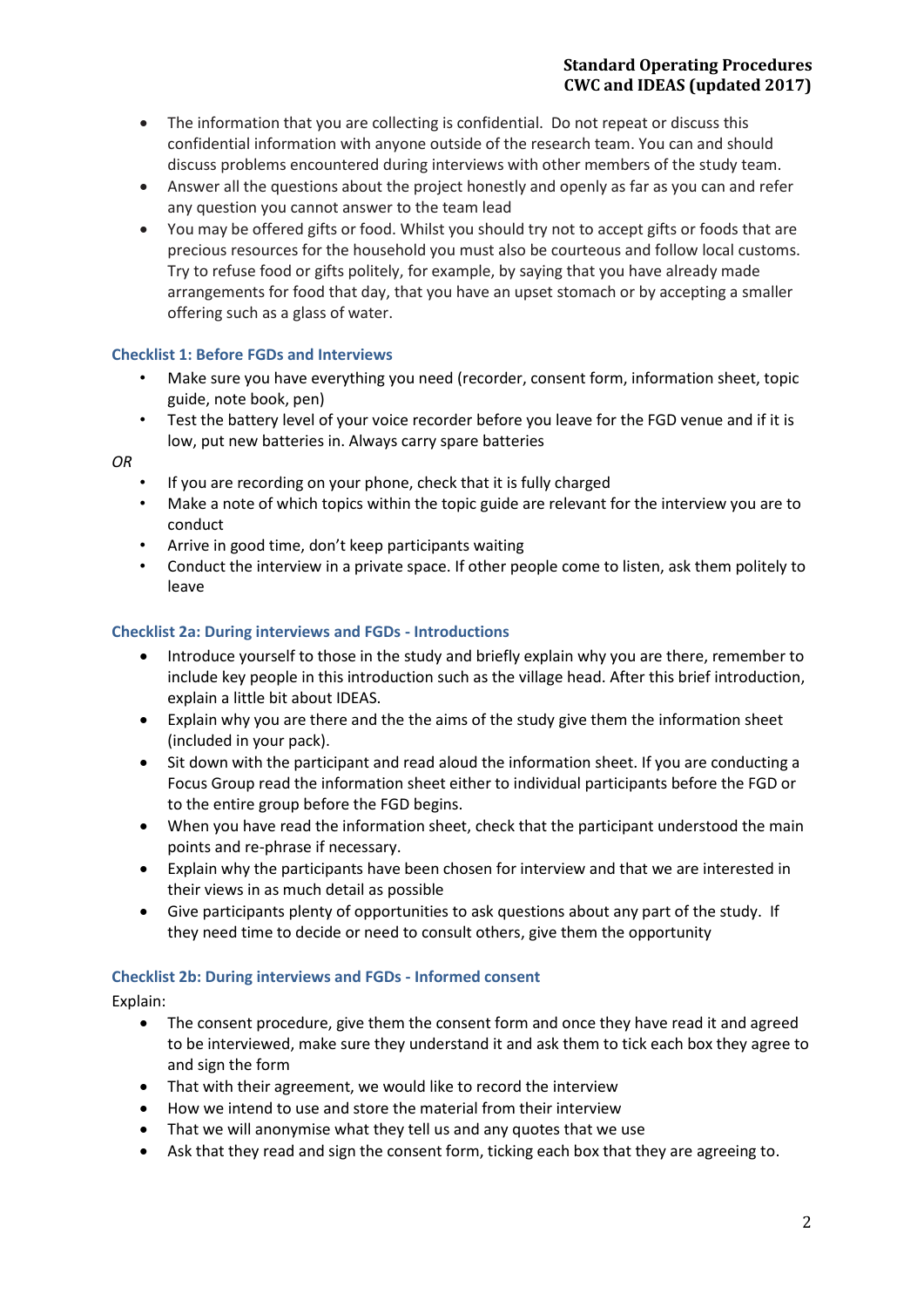- Provided the interviewee agrees, and in a FGD you need the agreement of **all** participants, record the interview and make a note of the recording number/ file name
- You must also sign and date each form.
- Once the consent forms have been signed, you can start the interview.
- If a participant withdraws from the interview, their data should not be used. If the interview is not completed for other reasons any collected data can be used.

**It is your responsibility to ensure that each person fully understands what he/she is agreeing to.**

# **Checklist 2c: Focus Group Discussions**

- Six is the optimal number for an FGD, to allow maximum interaction
- Arrive at the FGD location early, to arrange enough chairs for all the participants to sit in a circle
- Find a good place for the voice recorder and test whether it records well from the chosen location
- After introducing yourself and the study and obtaining consent, set ground rules and use an icebreaker to put people at ease if needed
- Set ground rules and use an icebreaker to put people at ease if needed
- Involve as many participants in the discussion as possible, by encouraging discussion between them and more than one response to a question
- The note taker should: map the participants, assigning each one a number (P1, P2 etc.); take notes of the discussion, of non-verbal communication and interactions between participants
- The facilitator should be enthusiastic, show interest and use techniques that encourage participants to talk, make them feel at ease and deals with dominant and reluctant participants.
- Address all topics listed in the interview guide. The interview guide should not be completed as a questionnaire and you, Should
	- Ask questions that encourage discussion between participants,
	- May need to re-phrase questions to get detailed responses,
	- Keep questions short and simple and avoid asking multiple questions at the same time
	- Avoid leading questions.
	- May change the order of topics if it makes sense to do so.
	- Encourage respondents to talk with indirect probes
	- Should probe for further information and follow up on interesting leads.
	- Should use your knowledge from one FGD to feed into the next.
	- May try out or "practice" exercises that are unfamiliar to the participants with a (funny) example to encourage immediate reactions.

### **Checklist 2d: During interviews and FGDs**

- Practice active listening: show that you are engaged and interested in participants' responses
- Keep questions short and simple and avoid asking multiple questions at the same time
- Address all parts of the topic guide relevant to the particular stakeholder (group)
- You may want re-phrase questions or probe for further information to draw out detailed responses and interesting themes
- You may want to change the order of topics, if it makes sense to do so
- Use your knowledge from one FGD or interview to feed into the next
- At the end, thank participants for their time and ask if they are willing to be interviewed again in the next rounds of data collection and explain the focus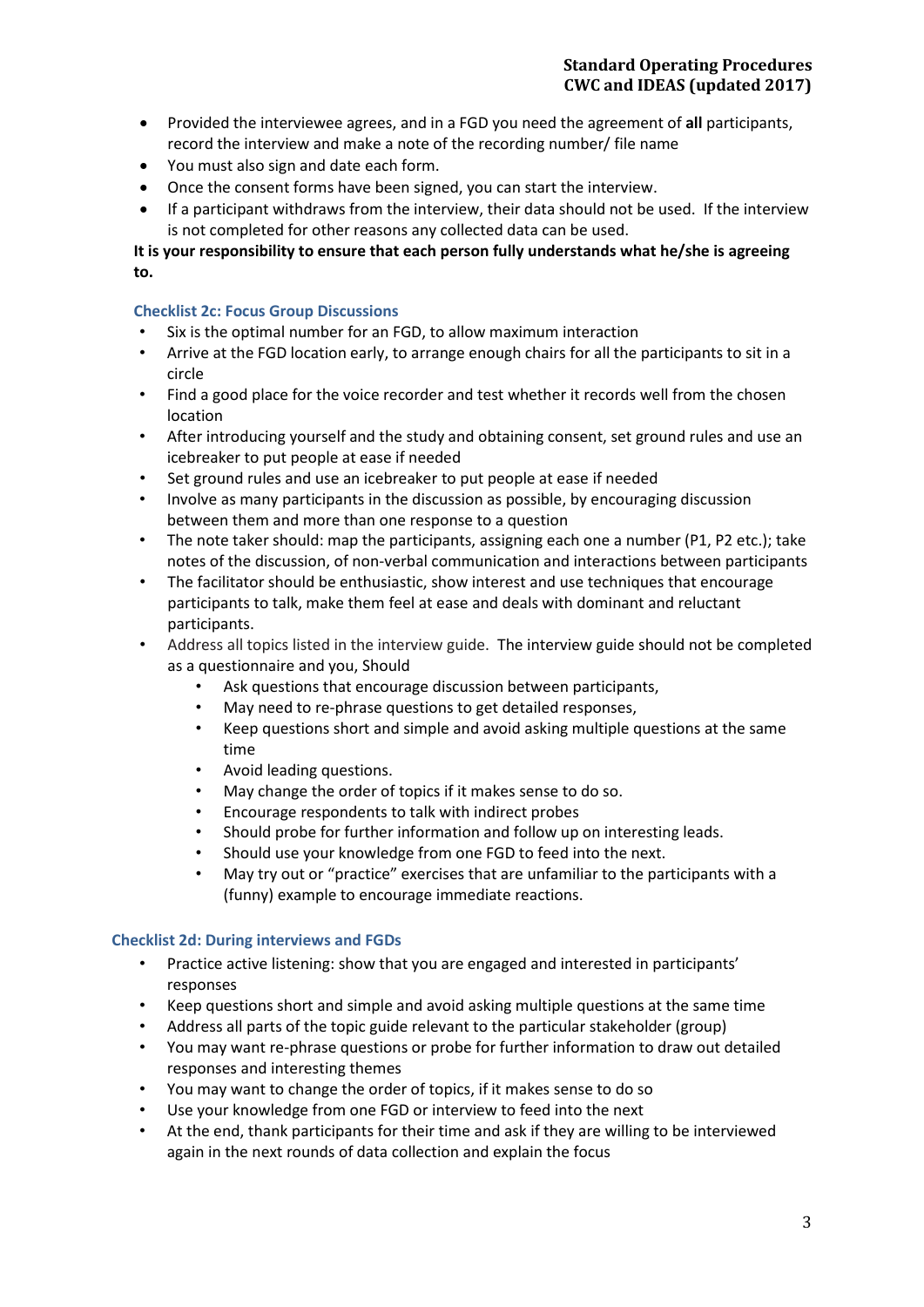### **Checklist 3: During FGDs and after interviews - Making a record of non-verbal communication**

Hhhhh audible out-breath hhh in-breath (.) Short pause (......) silence Becau- cut off, interruption of a sound LOUD Loud sounds ?: The rising intonation (quietly) Speech is hushed or low (clapped) (nodded) body movements (smile) (frown) facial expressions (hiss) Hiss (snap) Snaps fingers (clears throat) Clears throat

Use the following codes for non-verbal (or sound) communication

### **Checklist 4a: After interviews and FGDs - Writing up verbatim transcripts**

- Start the verbatim transcript on the same day as the interview or FGD, while it is still fresh in your memory
- **Follow the transcript template closely, using the headings in the topic guide (in bold) to signpost different sections – this is part of the analysis**
- Name the file with the respondent's ID number, interview date and your initials ("ID\_date\_initials") *or* FGD number, interview date, your initials and the note taker's initials and save it. Back it up frequently as you type it up the interview
- Type in English, ensuring translations of any non-English words reflect exactly what was recorded (with an explanation in square brackets [ ] if needed)
- Translate things directly. If a respondent describes what an FOMWAN did as 'the doctor checked my body hotness' DO NOT type 'The FOMWAN took my temperature'. Keep key words in the local language with a translation e.g. "Maruru" [a local skin disease]
- For FGD transcripts, collaborate with the note taker to add any observational information in square brackets [ ] and add their initials to the file name
- If participants make a mistake in names, for example of drugs, type exactly what was said and add the correct word in square brackets []
- In FGD transcripts, note who was speaking: "F" = Facilitator and "P1", "P2" etc. = participants
- Include your own comments and observations in square brackets. E.g: [the P3 looked annoyed with the rest of the group], [much probing was needed before answer was given].
- Where appropriate, the translator and FGD facilitator should assist with the write up, by clarifying things and adding their views and comments.

### **Checklist 4b: After interviews and FGDS - Review of progress**

At the end of each day reflect as a research team on interviews and FGDs and nominate someone to take notes:

- How did the interviews go? Were there any problems? How could these be solved or avoided in the future?
- How did you ensure high quality of the interviews and FGDs? How did you make sure you got an in-depth understanding of participants' views and understandings?
- Were there any problems with misinterpretation of questions or wording issues? What are your suggested changes?
- What were the most important findings? Were there any unexpected or new findings?